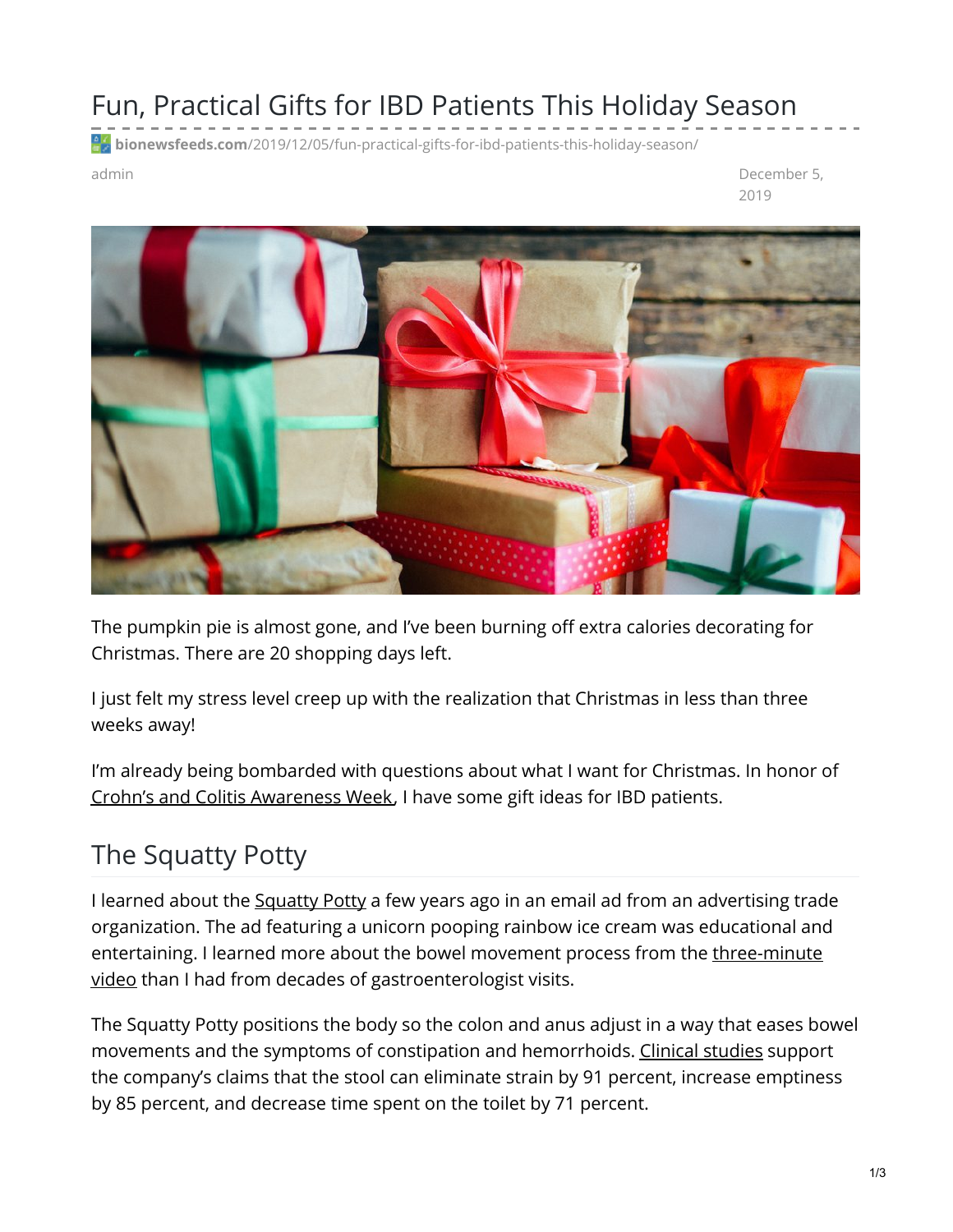Although I haven't used a Squatty Potty, I can attest to the Asian practice of squatting. When I was 3 or 4, I was badly constipated. I vividly remember my [mother](https://ibdnewstoday.com/2019/05/16/mother-nurse-tiger-mom-support/) instructing me to squat on the toilet seat. I didn't understand the reason why until now, and I don't know if she suggested the posture because of her nursing background or because we're Filipino.

Along with developing a product that eases IBD symptoms, the company donates a percentage of its profits to digestive health organizations, including the Crohn's & Colitis Foundation.

## Poo-Pourri

I also learned about [Poo-Pourri](https://www.poopourri.com/) from an [ad](https://youtu.be/ZKLnhuzh9uY). In the ad, spokeswoman Bethany, whom I would describe as a proper English lady, uses euphemisms and bad puns to hawk the fragrant spray.

Instead of spraying the product in the air after a bowel movement, you spray it on the water in the toilet before you go. The essential oils create an odor-proof barrier, trapping the stench below the surface.

Poo-Pourri comes in a variety of scents, including an elegantly packaged collection called No. 2 and a designer fragrance collection called Privy. The company also sells gift sets and bathroom décor. For the pumpkin spice lovers out there, Poo-Pourri still has bottles of the seasonal Pumpkin Chai.

A woman-owned business, Poo-Pourri supports the North Texas/Oklahoma chapter of the Crohn's & Colitis Foundation as well as programs that encourage education for women and that protect women from violence.

## Charmin Forever Roll

Facebook's algorithm has figured out that I use the bathroom a lot because I keep seeing an ad for the [Charmin](https://shop.charmin.com/?fbclid=IwAR1ag8xC1lD8NFA7wfX4FI-Do05GnJ1CTjanJP4dNfI7dR-o8VoAzfpuJeI) Forever Roll. Charmin claims the 12-inch roll of Ultra Soft 2-ply is a month-long supply for a two-person household. I am curious how long the roll would last in an IBD household!

You can purchase the special holder separately or buy the starter kit that includes it and three rolls. The holder can be freestanding or mounted on the wall.

#### Bagnet

Facebook also targets me with an ad for **[Bagnet](https://www.facebook.com/watch/?v=890253168021293)**. As an IBD patient, I don't use a public restroom without flushable wipes and hand sanitizer in my purse. I don't like putting my purse down on any floor, let alone a public restroom floor. So, if the stall doesn't have a